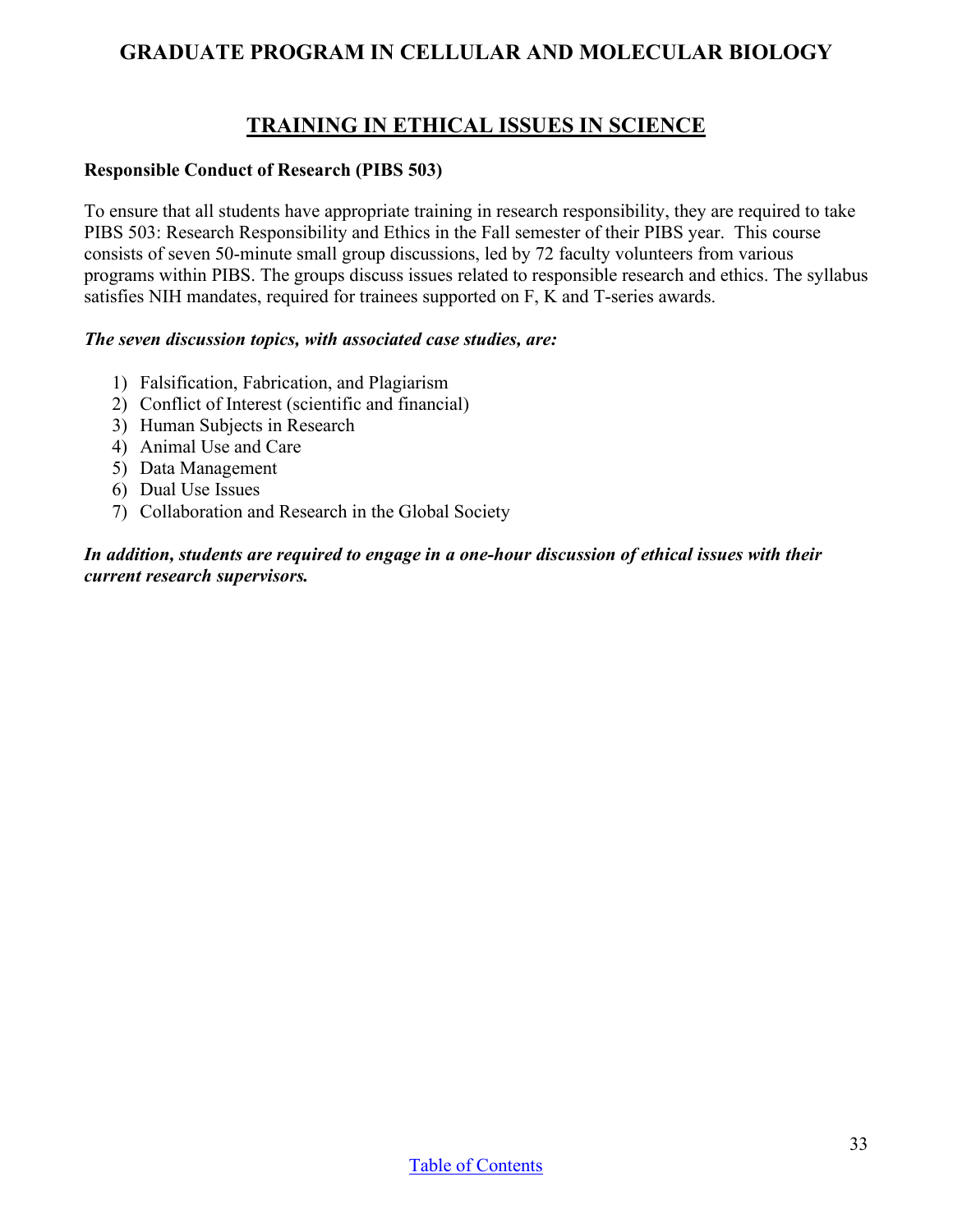### **GRADUATE PROGRAM IN CELLULAR AND MOLECULAR BIOLOGY**

### **TRAINING IN ETHICAL ISSUES IN SCIENCE (cont.)**

#### **Rigor & Reproducibility (PIBS 504)**

In response to NIH suggestions to incorporate rigor and responsibility training into graduate and postdoctoral education, the university has developed the 2-hour PIBS 504 course to be taken in the Winter semester of the student's PIBS year.

The content of the course covers 4 main NIH-suggested areas:

- 1) Transparency in Research
- 2) Blinding and Randomization
- 3) Biological and Technical Replicates
- 4) Sample size, Outliers and Exclusion Criteria

For each of these areas, participants watch the [NIH-produced videos](https://www.nih.gov/research-training/rigor-reproducibility/training) (about 5 minutes each) with scenarios depicting common issues in these areas, read the "Discussion Material" and participate in a discussion about each video.

Additionally, the instructor leads a discussion on the following topics:

- 5) Data presentation (scatter vs. bar graphs, best practice for Western blots)
- 6) Sex as a Biological Variable
- 7) Reagent Verification
- 8) Common Statistical Tests

For each module, the instructor presents several examples of issues that can arise and discusses the best practices that allow investigators to be transparent in data presentation and analysis. Examples of data manipulation that have been caught in published papers are shown and discussed.

Trainees are engaged in discussion about issues that have arisen within their own laboratories or issues they have heard about and the instructor helps facilitate sharing of ideas for ways to handle the issues.

Students are also provided with University resources for reporting of issues and getting more information.